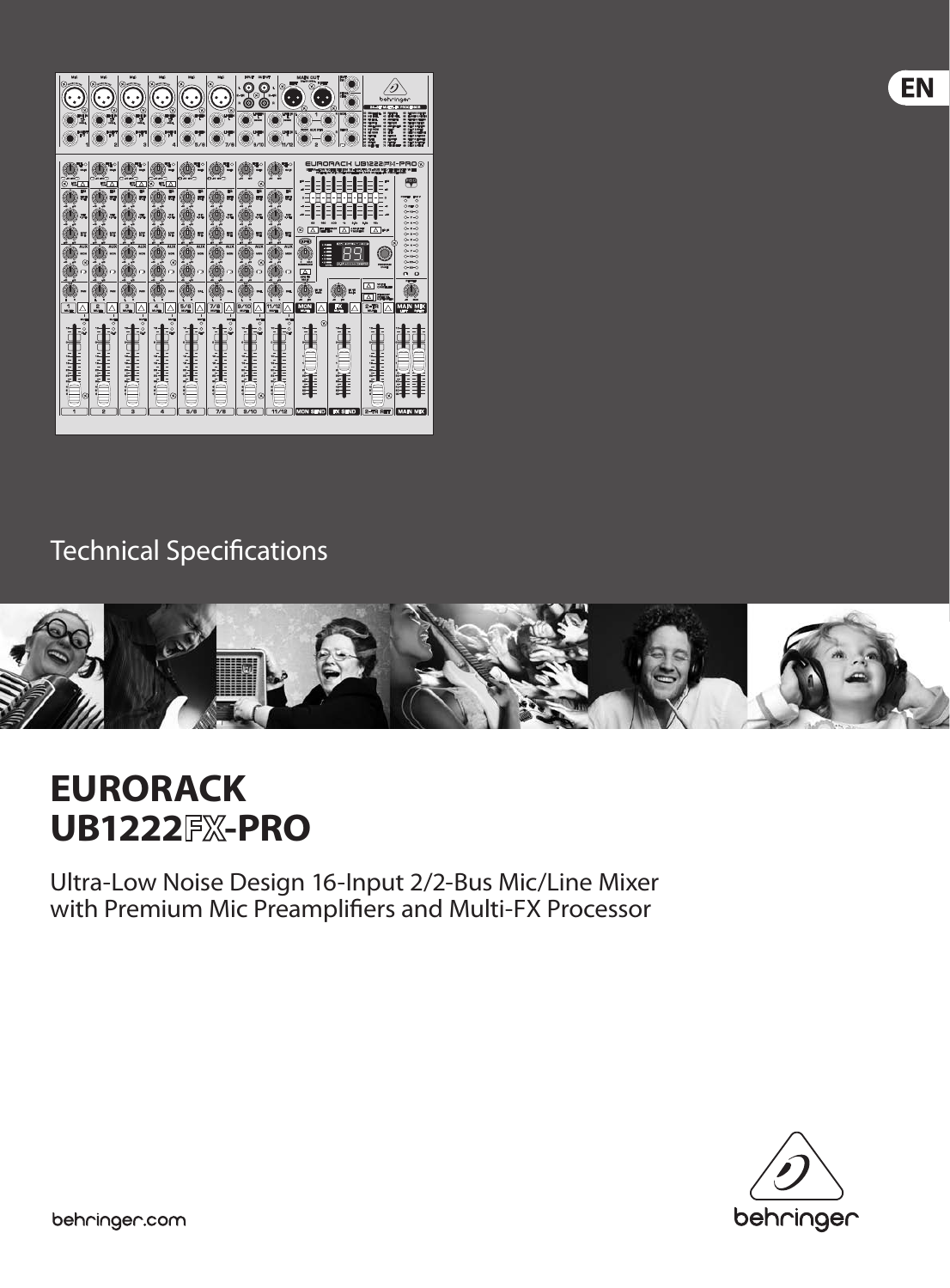#### **EURORACK UB1222 -PRO EN**

#### Ultra-Low Noise Design 16-Input 2/2-Bus Mic/Line Mixer with Premium Mic Preamplifiers and Multi-FX Processor

- Ultra-low noise design, highest possible headroom, ultra-transparent audio
- 4 state-of-the-art, studio-grade IMP "Invisible" Mic Preamps with 130 dB dynamic range for 24-bit, 192 kHz sampling rate inputs
- Revolutionary FBQ feedback detection system instantly reveals critical frequencies
- Studio-grade stereo FX processor with 100 awesome presets including reverb, chorus, flanger, delay, pitch shifter and various multi-effects
- Voice canceller function on dedicated 2-track return channel for easy-to-use sing-along applications
- Breathtaking XPQ 3D stereo surround effect for more vitality and enhanced stereo image
- 7-band stereo graphic EQ allows precise frequency correction of monitor or main mixes
- 4 fully equipped stereo input channels featuring 2 additional mic inputs on channels 5/6 and 7/8, 3-band EQ and trim control
- Inserts on each mono channel for flexible connection of outboard equipment п
- $\blacksquare$ 12 high-headroom line inputs; standby switch mutes all mic channels during breaks while background music is provided via 2-track or line inputs
- 2 aux sends per channel: one pre fader for monitoring and one post fader (for internal FX and/or as external send)  $\blacksquare$
- Switchable +48 V phantom power for condenser microphones
- Balanced main mix outputs with gold-plated XLR connectors, headphone/control room and 2-track outputs
- Clip-indication and set gain-level LEDs plus mute switches for each channel allow fast and accurate level setting; 2 multi-functional stereo aux returns
- Rack mount brackets included
- Internal switch-mode power supply for maximum flexibility (100 240 V~), noise-free audio, superior transient response plus lowest possible power consumption for energy saving
- High-quality components and exceptionally rugged construction ensure long life  $\blacksquare$
- Conceived and designed by BEHRINGER Germany

### **Specifications**

#### **Mono Inputs**

| <b>Type</b>                 | XLR, electronically balanced,<br>discrete input circuitry     |
|-----------------------------|---------------------------------------------------------------|
| Mic E.I.N. (20 Hz - 20 kHz) |                                                               |
| @ 0 Ω source resistance     | -134 dB / 135.7 dB A-weighted                                 |
| @ 50 Ω source resistance    | -131 dB / 133.5 dB A-weighted                                 |
| @ 150 Ω source resistance   | -129 dB / 130.5 dB A-weighted                                 |
| Frequency response          | <10 Hz - 150 kHz (-1 dB),<br><10 Hz - 200 kHz (-3 dB)         |
| Gain range                  | $+10$ to $+60$ dB                                             |
| Max. input level            | $+12$ dBu @ $+10$ dB Gain                                     |
| Impedance                   | approx. 2.6 k $\Omega$ balanced                               |
| Signal-to-noise ratio       | 110 dB / 112 dB A-weighted<br>(0 dBu In $\omega$ +22 dB Gain) |
| Distortion (THD $+$ N)      | 0.005% / 0.004% A-weighted                                    |

| <b>Line Input</b> |                  |                                                            |
|-------------------|------------------|------------------------------------------------------------|
|                   | Type             | 1/4" TRS connector,<br>electronically balanced             |
|                   | Impedance        | approx. 20 k $\Omega$ balanced<br>approx. 10 kΩ unbalanced |
|                   | Gain range       | $-10$ to $+40$ dB                                          |
|                   | Max. input level | $+22$ dBu @ 0 dB Gain                                      |
|                   |                  |                                                            |

| <b>Fade-Out Attenuation<sup>1</sup></b> (Crosstalk Attenuation) |       |  |
|-----------------------------------------------------------------|-------|--|
| Main fader closed                                               | 98 dB |  |
| Channel muted                                                   | 85 dB |  |
| Channel fader muted                                             | 85 dB |  |
|                                                                 |       |  |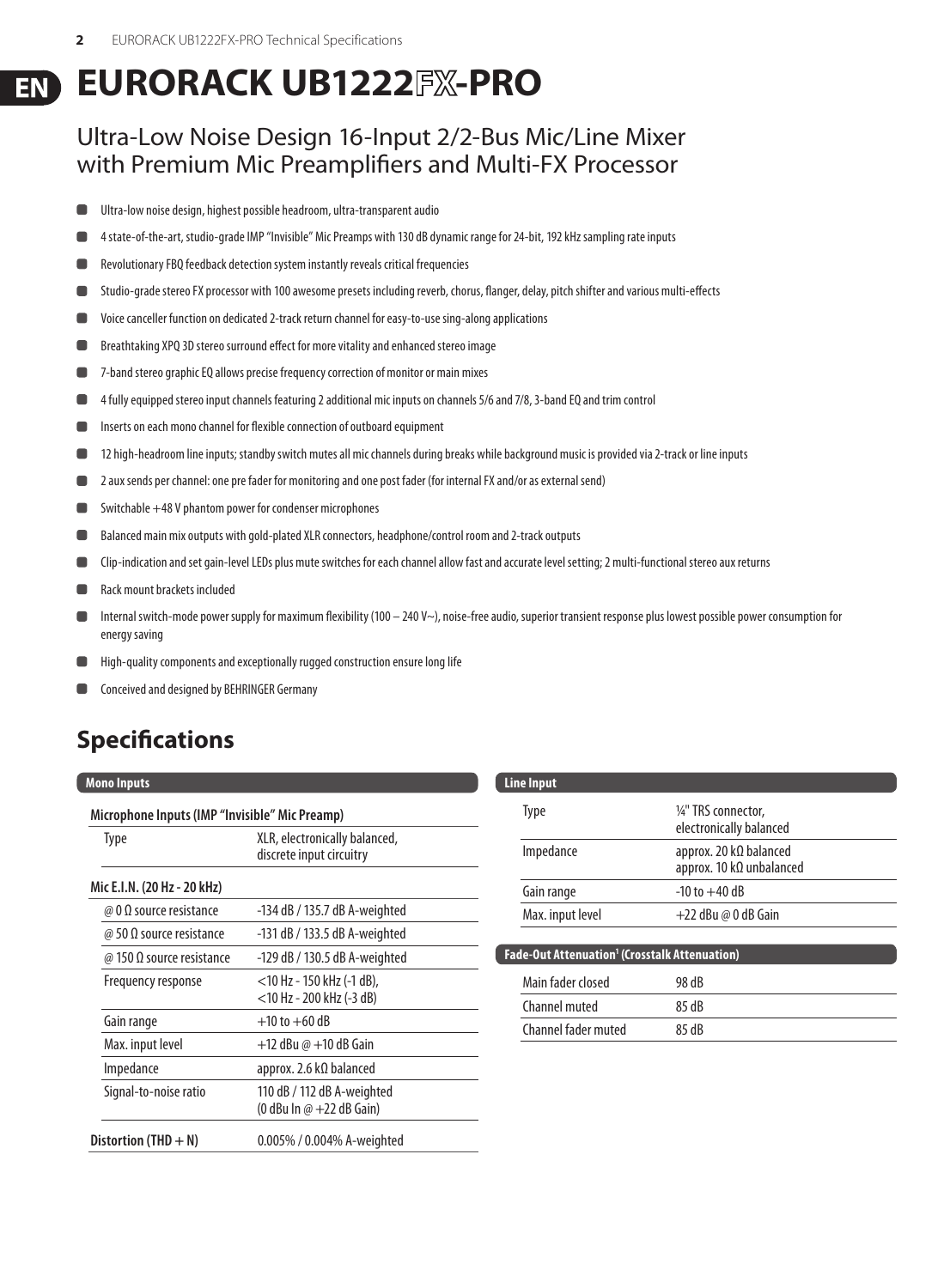| <b>Frequency Response</b>           |                                                      |
|-------------------------------------|------------------------------------------------------|
| <b>Microphone Input to Main Out</b> |                                                      |
| $<$ 10 Hz - 90 kHz                  | $+0$ dB $/ -1$ dB                                    |
| <10 Hz - 160 kHz                    | $+0$ dB $/ -3$ dB                                    |
|                                     |                                                      |
| <b>Stereo Inputs</b>                |                                                      |
| <b>Channels 5/6, 7/8</b>            |                                                      |
| Microphone Input                    |                                                      |
| Type                                | XLR microphone connector,<br>electronically balanced |
| Impedance                           | approx. 2.6 kΩ balanced                              |
| Gain range                          | $0$ dB to $+40$ dB                                   |
| Max. input level                    | $+2$ dBu                                             |
| <b>Stereo Inputs</b>                |                                                      |
| Type                                | 2 x 1/4" TRS connector, unbalanced                   |
| Impedance                           | approx. 40 k $\Omega \otimes 0$ dB Gain              |
| Gain range                          | $-20$ dB to $+20$ dB                                 |
| Max. input level                    | $+22$ dBu @ 0 dB Gain                                |
| Channels 9/10, 11/12                |                                                      |
| Type                                | 2 x 1/4" TRS connector, unbalanced                   |
| Impedance                           | approx. 40 kΩ @ 0 dB Gain                            |
| Gain range                          | $-20$ dB to $+20$ dB                                 |
| Max. input level                    | $+22$ dBu @ 0 dB Gain                                |
| 2-Track In                          |                                                      |
| Type                                | <b>RCA</b> connectors                                |
| Impedance                           | approx. 10 k $\Omega$                                |
| Max. input level                    | $+22$ dBu                                            |
|                                     |                                                      |
| <b>EQ Mono Channels</b>             |                                                      |
| Low                                 | 80 Hz / $\pm$ 15 dB                                  |
| Mid                                 | 2.5 kHz / $\pm$ 15 dB                                |
| High                                | 12 kHz / ±15 dB                                      |
| Low cut                             | 80 Hz, 18 dB/oct.                                    |
|                                     |                                                      |

#### **EQ Stereo Channels**

| Low  | 80 Hz / $\pm$ 15 dB   |
|------|-----------------------|
| Mid  | 2.5 kHz / $\pm$ 15 dB |
| High | 12 kHz / $\pm$ 15 dB  |

| <b>MON/FX Send</b>                                  |                                                  |  |  |
|-----------------------------------------------------|--------------------------------------------------|--|--|
| Type                                                | 1/4" TS connector, unbalanced                    |  |  |
| Impedance                                           | approx. 120 $\Omega$                             |  |  |
| Max. output level                                   | $+22$ dBu                                        |  |  |
|                                                     |                                                  |  |  |
| <b>Aux Returns</b>                                  |                                                  |  |  |
| Type                                                | 1/4" TRS connector, unbalanced                   |  |  |
| Impedance                                           | approx. 10 $k\Omega$                             |  |  |
| Max. input level                                    | $+22$ dBu                                        |  |  |
|                                                     |                                                  |  |  |
| <b>Main Outputs</b>                                 |                                                  |  |  |
| <b>Type</b>                                         | XLR, electronically balanced                     |  |  |
| Impedance                                           | approx. 240 Ω balanced                           |  |  |
|                                                     | approx. 120 $\Omega$ unbalanced                  |  |  |
| Max. output level                                   | $+28$ dBu                                        |  |  |
| <b>Headphone Output</b>                             |                                                  |  |  |
| <b>Type</b>                                         | 1/4" TRS connector, unbalanced                   |  |  |
| Max. output level                                   | +19 dBu / 150 $\Omega$ (+25 dBm)                 |  |  |
|                                                     |                                                  |  |  |
| 2-Track Out                                         |                                                  |  |  |
| <b>Type</b>                                         | <b>RCA</b> connectors                            |  |  |
| Impedance                                           | approx. $1 k\Omega$                              |  |  |
| Max. output level                                   | $+22$ dBu                                        |  |  |
| <b>DSP</b>                                          | <b>Texas Instruments</b>                         |  |  |
| Converter                                           | 24-bit Sigma-Delta,<br>64/128-times oversampling |  |  |
| Sampling rate                                       | 40 kHz                                           |  |  |
| Main Mix System Data <sup>2</sup>                   |                                                  |  |  |
| <b>Noise</b>                                        |                                                  |  |  |
| Main mix $@ - \infty$ ,<br>Channel fader - $\infty$ | -99 dB / -101 dB A-weighted                      |  |  |

-84 dB / -87 dB A-weighted Main mix @ 0 dB,<br>Channel fader -∞ -80 dB / -82 dB A-weighted Main mix  $@$  0 dB,<br>Channel fader  $@$  0 dB

## EN